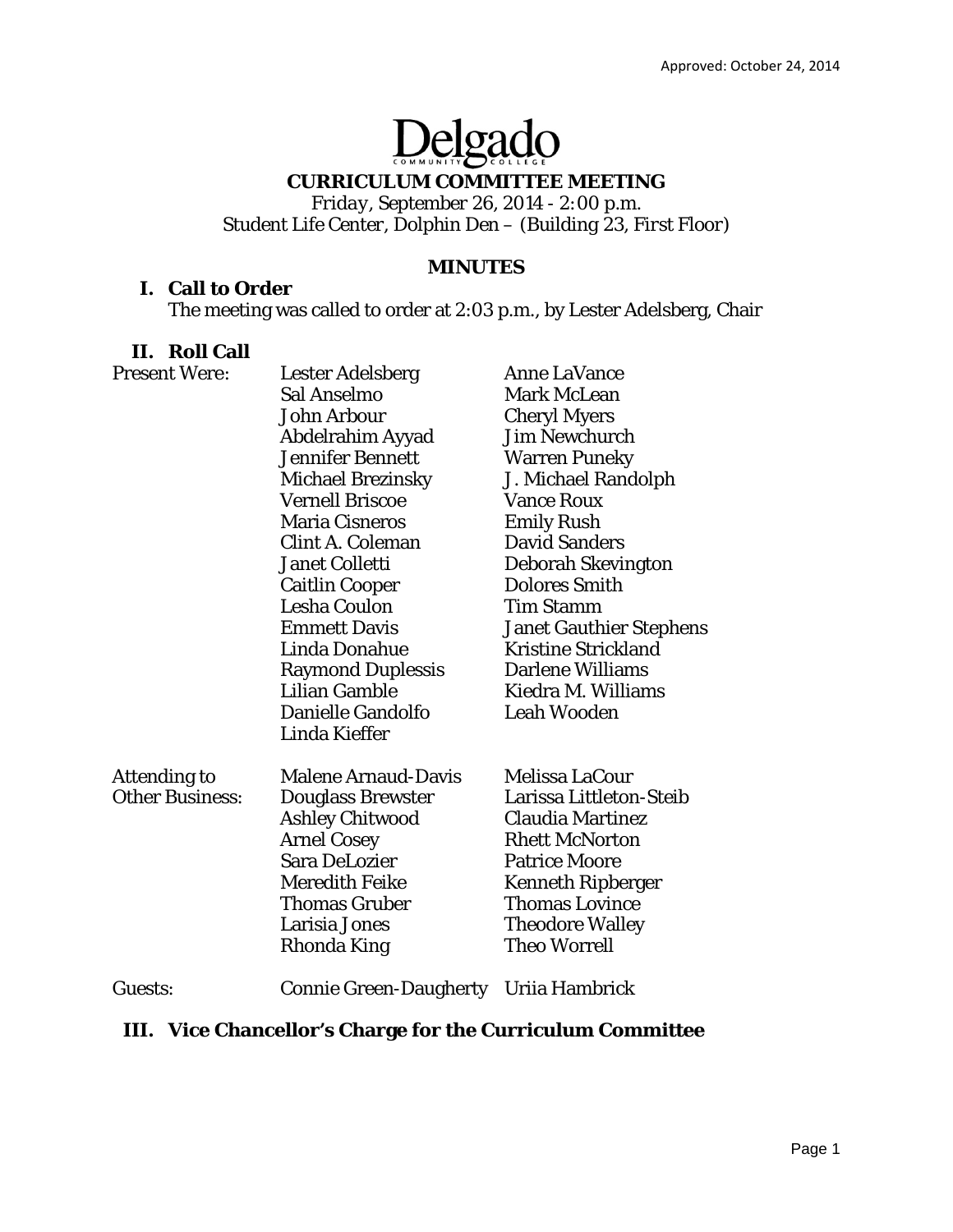# **IV. Curriculum Committee Functions**

- a) Membership List
- b) Curriculum Development Calendar
- c) Charter: Committee on Curriculum PPM Policy No. AA-1622.1D
- d) The College Curriculum PPM Policy No. AA-1510.1A (Committee Operating Procedures – Pages 11-12 of PPM)
- e) Master Syllabus PPM Policy No. AA-1503.1A
- f) Board of Regents Approved Academic Degree Terms and Designations Policy No. 2.11
- g) Board of Regents Definitions of Undergraduate Certificates and Degrees Policy No. 2.15
- h) Board of Regents Statewide General Education Requirements Policy No. 2.16

#### **V. Minutes of meeting of July 29, 2014** The minutes of the Meeting of July 29th, 2014 were reviewed and approved. Motion to accept **[Motion: Jennifer Bennett; Second: Raymond Duplessis; Carried, Unanimously].**

# **VI. Curriculum Operations Report – Tim Stamm**

#### **VII. General Education / Articulation Initiatives – Tim Stamm**

a) Board of Regents for Louisiana Higher Education Master Course Articulation Matrix and Louisiana Statewide Common Course Catalog– AY: 2014-2015

#### **VIII. Common Course Names/Numbers**

a) Louisiana ACT 356 (2009); subsection 3164:

*"…the Board of Regents shall develop, coordinate, and maintain a statewide course numbering system for postsecondary …. Education in all public … postsecondary institutions as a means to facilitate program planning and transfer of students and course credits between and among … postsecondary educational institutions."*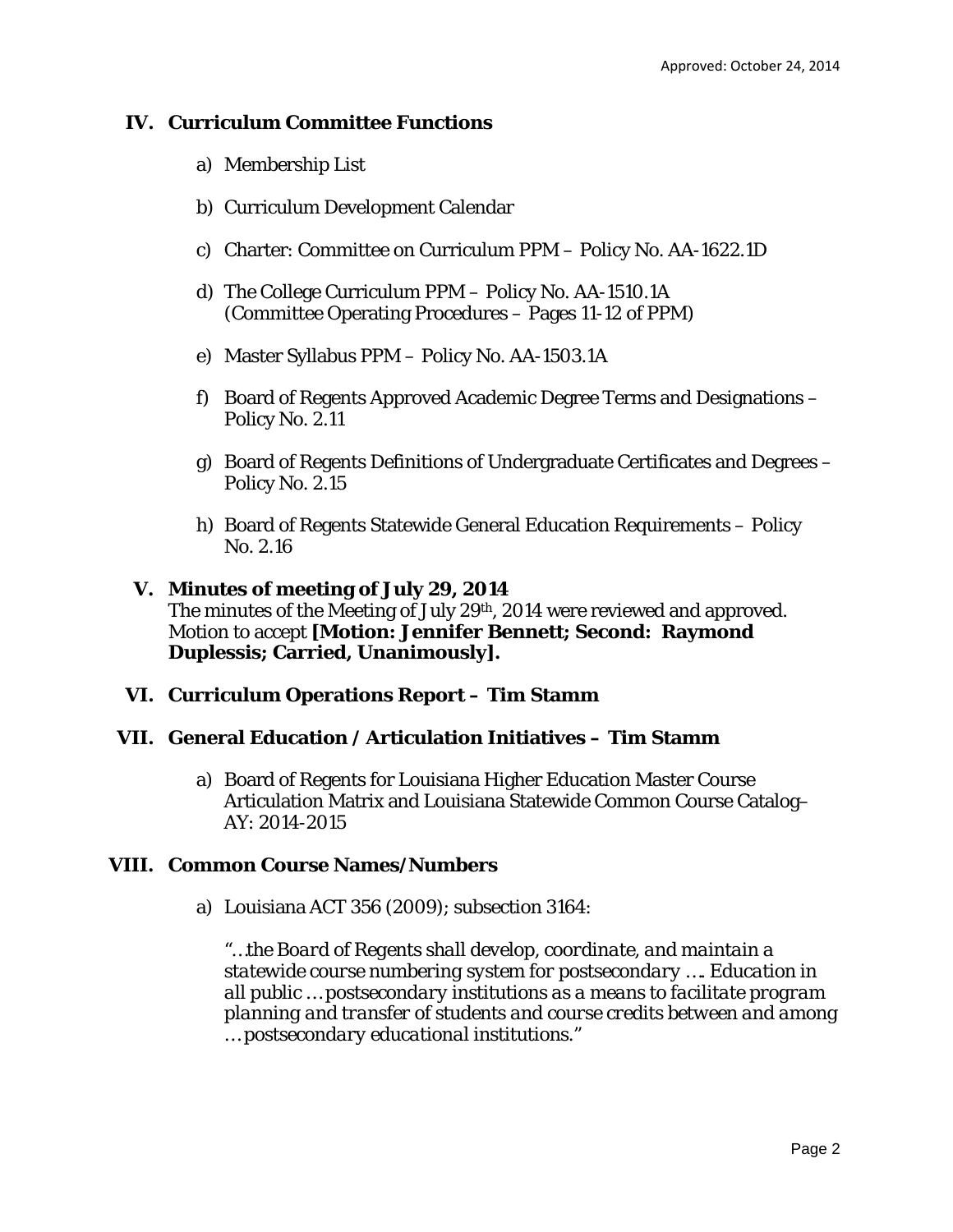## **IX. New Business**

# a) **Allied Health/FSED**

**Change of Course Lecture-Credit and/Contact Hours:** FSED-225: Funeral Services Chemistry. Revise the course, FSED225: Funeral Service Chemistry to 2-0-2 / 30, reducing from 3-0-3 / 45. Accrediting requirements and requirements for licensure have reduced chemistry application. Mastery of Funeral Service Chemistry knowledge can be accomplished with less contact hours. Motion to accept proposal **[Motion: Jennifer Bennett; Second: Michael Brezinsky; Carried, Unanimously].** 

b) *The agenda was reordered and items were combined for discussion. Original Placement Items V. b. to V. c.* 

# **Allied Health/FSED**

**New Course:** FSED-139: Embalming Techniques I (2-0-2/30). Creation of a new course, FSED-139: Embalming Techniques I, designed provide an orientation to personal and environmental safety and an overview of embalming instruments and their uses. Course description: "Theoretical aspects of embalming. Examines the purpose and need for embalming, types of death, signs of death, tests for death, postmortem changes, ethics of embalming, chemical and physical changes."

## **Allied Health/FSED**

**New Course:** FSED-140: Embalming Techniques II (2-0-2/30). Creation of a new course, FSED-140: Embalming Techniques II, designed provide an orientation to personal and environmental safety and an overview of embalming instruments and their uses. Course description: "Selection and raising of vessels, discolorations, types of embalming chemicals, injection. Draining and dilution. Surveys chemistry, microbiology, and pathology, as applied to embalming." Motion to accept proposals **[Motion Keidra Williams: Second: Jay Randolph; Carried, Unanimously].** 

c) *The agenda was reordered and items were combined for discussion. Original Placement Items V. d. to V. e.* 

## **Allied Health/FSED**

**Course Deletion:** FSED-141: Embalming Techniques. Deletion of the course, FSED-141: Embalming Techniques. The course is being replaced by a two-semester sequence course to better meet the accrediting board outcomes for mastery of knowledge/skills in embalming.

#### **Allied Health/FSED**

**Program Revision:** Associate of Applied Science in Funeral Services Education. Revise the A.A.S. in Funeral Services Education: Delete: FSED-141: Embalming Techniques; Add: FSED-139: Embalming Techniques I and FSED-140: Embalming Techniques II; Total Credit Hours remain the same. Motion to accept proposals **[Motion: Lilian Gamble; Second: Jennifer Bennett; Carried, Unanimously].**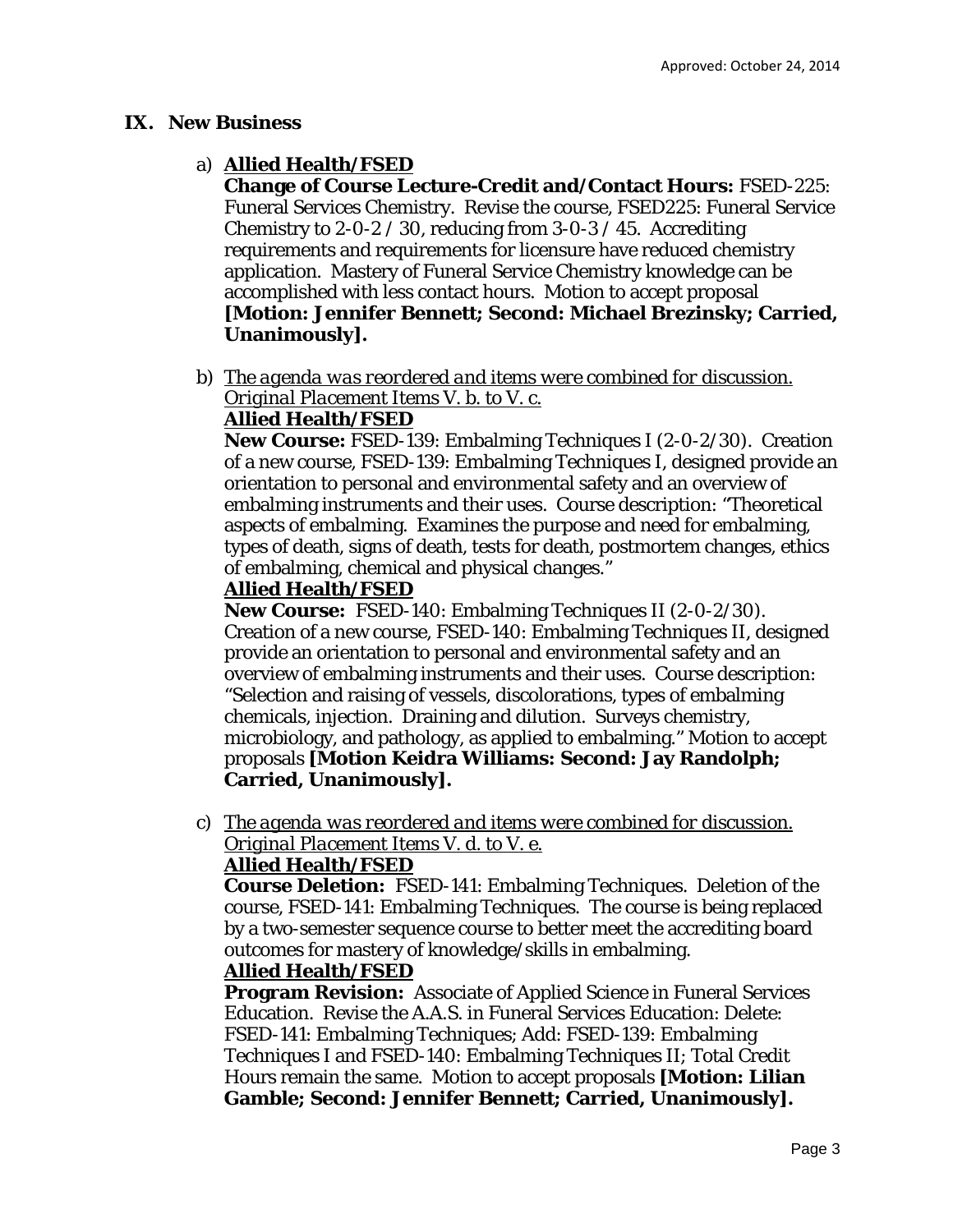d) *The agenda was reordered. Original Placement Item V. f.*  **Allied Health/HESC** 

**New Course:** HESC-119: Women's Health (3-0-3 / 45). Creation of a new course, HESC-119: Women's Health, designed to provide students with the knowledge to be advocates to improve women's health within their community. Course description: "Overview of women's health across the lifespan. Emphasizes health promotion, disease prevention, and overall wellness of women." Motion to accept proposal **[Motion: Raymond Duplessis; Second: Maria Cisneros; Carried, by majority vote with one (1) abstention].**

e) *The agenda was reordered. Original Placement Item V. g.*  **Business & Technology/LOGT/MANG** 

**Concept Proposal of a New Program:** Technical Competency Area (T.C.A.) in Logistics Technician Entry Level. Creation of a new three (3) credit hour Technical Competency Area (T.C.A.) in Logistics Technician Entry Level. The goal of this T.C.A. is to provide completers with the basic knowledge necessary for an entry level employment in manufacturing oriented companies in the New Orleans region logistics industry. Completion of the proposed T.C.A. will result in Industry Based Certification, as offered by the Manufacturing Skill Standards Council. The course comprising the proposed T.C.A. is existing at the College, and is used in an existing Certificate of Technical Studies (C.T.S.) program in Logistics Technology; and, the C.T.S. may be applied to the existing Associate of Applied Science in Business and Management, with a Concentration in Logistics Management. Packaging this course as a TCA will cause no additional expenditure of funds for the College. Motion to accept proposal **[Motion: Jennifer Bennett; Second: Lilian Gamble; Carried, Unanimously].** 

f) *The agenda was reordered. Original Placement V. h.*  **Business & Technology/LOGT/MANG** 

**Concept Proposal of a New Program:** Technical Competency Area (T.C.A.) in Logistics Technician Front Line Supervisor. Creation of a new six (6) credit hour Technical Competency Area (T.C.A.) in Logistics Technician Front Line Supervisor. The goal of this T.C.A. is to provide completers with the basic knowledge necessary first line supervisor level employment in manufacturing oriented companies in the New Orleans region logistics industry. Completion of the proposed T.C.A. will result in Industry Based Certification, as offered by the Manufacturing Skill Standards Council. The courses comprising the proposed T.C.A. are existing at the College, and are used in an existing Certificate of Technical Studies (C.T.S.) program in Logistics Technology; and, the C.T.S. may be applied to the existing Associate of Applied Science in Business and Management, with a Concentration in Logistics Management. Packaging these courses as a TCA will cause no additional expenditure of funds for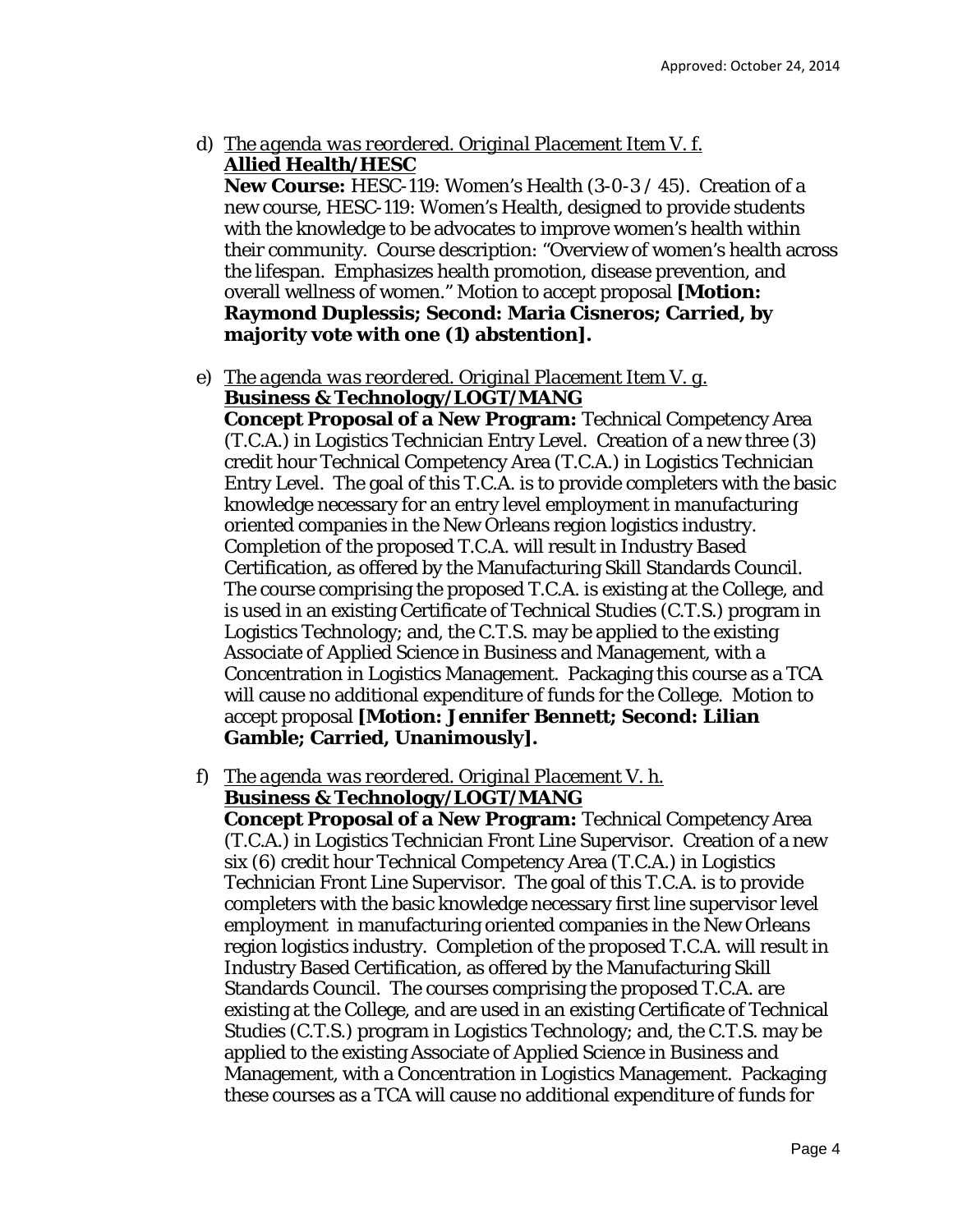the College. Motion to accept proposal. **[Motion: Keidra Williams; Second: Vernel Brisco; Carried, Unanimously].** 

g) *The agenda was reordered. Original Placement Item V. i.*  **Business & Technology/LOGT/MANG** 

**Concept Proposal of a New Program:** Technical Competency Area (T.C.A.) in Global Logistics Associate. Creation of a new three (3) credit hour Technical Competency Area (T.C.A.) in Global Logistics Associate. The goal of this T.C.A. is to provide completers with the basic knowledge necessary for an entry level employment in manufacturing oriented companies in the New Orleans region logistics industry. Completion of the proposed T.C.A. will result in Industry Based Certification, as offered by the American Society of Transportation and Logistics. The course comprising the proposed T.C.A. is existing at the College, and is used in an existing Certificate of Technical Studies (C.T.S.) program in Logistics Technology; and, the C.T.S. may be applied to the existing Associate of Applied Science in Business and Management, with a Concentration in Logistics Management. Packaging this course as a TCA will cause no additional expenditure of funds for the College. Motion to accept proposal **[Motion: Anne LaVance; Second: Raymond Duplessis, Carried, Unanimously].** 

h) *The agenda was reordered. Original Placement Item V. j.*  **Business & Technology/ACCT** 

**Program Revision:** Associate of Applied Science in Accounting. Revise the A.A.S. in Accounting: Delete: BUSG-240: Business Communication and BUSG-224: Business Computer Applications from Required Related Courses; Add: BUSG-240: Business Communication and BUSG-224: Business Computer Applications to Required Courses in Major. Total Program Hours Remain the Same. Motion to accept proposal **[Motion: Sal Anselmo; Second: Lesha Coulon; Carried, Unanimously].** 

i) *The agenda was reordered and items combined for discussion. Original Placement Items V. k. to V. l.*  **Science & Mathematics** 

**Change of Course Prerequisite Requirements:** CHEM-101: Chemistry I (non-science majors). Change the prerequisite of CHEM-101: Chemistry I (non-science majors) to state: "MATH-093: Basic Algebra or higher; and eligibility for ENGL-101: English Composition I." Current Prerequisites: "MATH-096 or higher."

#### **Science & Mathematics**

**Change of Course Prerequisite Requirements:** CHEM-141: Chemistry I (Science Majors). Change the prerequisite of CHEM-141: Chemistry I (Science Majors) to state: "High School Chemistry or CHEM: 101: Chemistry (non-science majors); and MATH-094: Intermediate Algebra or higher; and eligibility for ENGL-101: English Composition I. Current prerequisite: "High School Chemistry or CHEM: 101: Chemistry